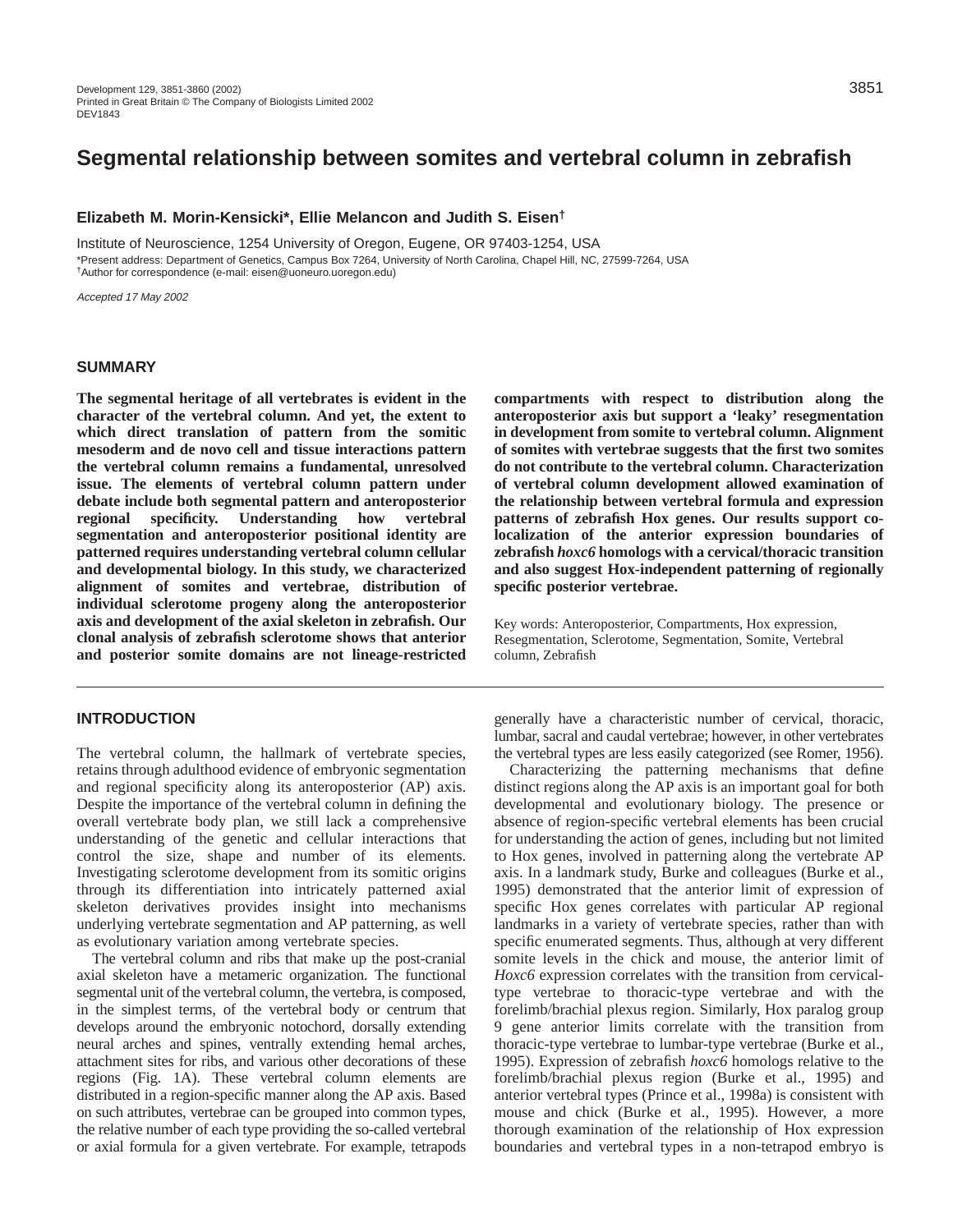

**Fig. 1.** Models of resegmentation during formation of vertebrae from somites. (A) Primary elements of the axial skeleton include the centrum (c) or vertebral body, which develops around the notochord (n); neural arches (na), paired dorsal elements that together with the dorsal margin of the centrum enclose regions of the neural tube (nt); hemal arches (ha), paired ventral elements that extend from the centrum adjacent to midline blood vessels (bv); and ribs (r), which extend ventrolaterally from the centrum or hemal arch. Viewed from anterolateral with anterior towards the left and dorsal towards the top. Resegmentation models (B,C) describe development of vertebrae from somites. Views of a generic vertebrate from the dorsal aspect. (B) Compartmental resegmentation model proposes that somites (S) are comprised of anterior (A) and posterior (P) halves. Each vertebra (V) develops by recombination of posterior halfsclerotomes from one somite pair with anterior half-sclerotomes from the next posterior somite pair (yellow arrows). In this strict model, half-sclerotome derivatives are restricted to one-half of the vertebra as well. This model resembles the contribution of parasegmental anterior and posterior compartments to segments in fly integument, in which patterning is maintained by lineage restriction (reviewed by Dahmann and Basler, 1999). (C) Leaky resegmentation model in which sclerotome cells from one somite (S) contribute to (yellow arrows) two adjacent vertebrae (V) in a manner that is not strictly dependent upon the A or P domain of origin in the somite.

crucial for drawing meaningful conclusions about the similarities and differences in Hox gene function in different model vertebrates. For example, Prince and colleagues (Prince et al., 1998a) and Amores and colleagues (Amores et al., 1998) have suggested that the compression of anterior Hox family expression boundaries in zebrafish may reflect a less diversified vertebral column than tetrapods. This issue has significance for understanding the developmental role of Hox genes in patterning the vertebral column and for understanding the evolution of differences in absolute and regional vertebral numbers across vertebrates (Richardson et al., 1998).

The post-cranial axial skeleton is derived from somitic mesoderm but the nature of the segmental relationship between these structures remains obscure. The vertebral column develops from sclerotome, a mesenchymal cell population derived from ventral somite. Sclerotome cells that will contribute to the vertebral column move to surround axial midline structures, condense and differentiate as chondrocytes, thus forming a cartilaginous skeletal framework that later is replaced by bone. The somites themselves are segmentally repeating units of paraxial mesoderm. The segmental register of the 'somite column' and vertebral column are offset, a fact recognized from the early days of modern embryology (see Remak, 1855) (reviewed by Brand-Saberi and Christ, 2000). Experimental studies of somite contribution to the vertebral column has been confined to avian embryos in which sclerotome comprises a major part of the somite. The overall picture that has emerged is that each somite contributes, essentially without significant AP dispersal, to adjacent body structures including sclerotomederived vertebral components (Fig. 1B) (Beresford, 1983; Aoyama and Asamoto, 1988; Bagnall et al., 1988; Lance-Jones, 1988; Ewan and Everett, 1992; Aoyama and Asamoto, 2000; Huang et al., 2000a). The original boundary between somites ultimately aligns near the midline of the adjacent vertebral segment, a phenomenon commonly referred to as resegmentation (reviewed by Brand-Saberi and Christ, 2000; Christ et al., 2000; Saga and Takeda, 2001).

Recent work has begun to elucidate the events of paraxial mesoderm segmentation and somitogenesis (reviewed by Christ et al., 2000; Holley and Nüsslein-Volhard, 2000; Stickney et al., 2000; Stockdale et al., 2000; Maroto and Pourquié, 2001; Saga and Takeda, 2001). It is now clear that anterior (A) and posterior (P) domains exist within each segmental unit and are established prior to somite epithelialization. Evidence of A and P domains within the somite and the offset segmental register of somites and their vertebral derivatives underlie comparisons between somite/vertebral development and segmentation in *Drosophila melanogaster* (Christ et al., 1998; Christ et al., 2000; Huang et al., 2000a; Stern and Vasiliauskas, 2000). In fact, the textbook 'resegmentation' presentation of development from somites to vertebral column (Fig. 1B) coincides closely with the current model of segmental development in fly integument. A prominent feature of early metamerism in *D. melanogaster* is the repeating anterior and posterior subdivisions of the elemental segmental unit – the parasegment (Martinez-Arias and Lawrence, 1985). The register of parasegments is offset from that of the segments, which become morphologically evident later in development. These AP subdivisions are lineage-based ectodermal compartments (García-Bellido et al., 1973), a feature that is thought to be important for formation and maintenance of developmentally relevant boundaries (reviewed by Dahmann and Basler, 1999). In vertebrates, single cell labels in chick segmental plate, prior to somite formation, have ruled out lineage-restricted compartments for formation of somites or their AP domains (Stern et al., 1988). Half-somite transplant experiments in avian embryos (Aoyama and Asamoto, 2000), however, appear consistent with a strict resegmentation (Fig. 1B) and suggest anterior and posterior lineage-restricted compartments after somite formation.

In contrast to avian embryos, many other vertebrate embryos, including representatives in fish (Swaen and Brachet, 1899; Swaen and Brachet, 1901; Sunier, 1911; Morin-Kensicki and Eisen, 1997) and frogs (reviewed by Keller, 2000), develop sclerotome as a relatively minor somite component. How these minor-component sclerotome cells distribute along the AP axis has not been described, although it is clear that significant cell movement is associated with sclerotome development (Morin-Kensicki and Eisen, 1997). Thus, the generality of restricted anterior and posterior sclerotome contribution to vertebrae needs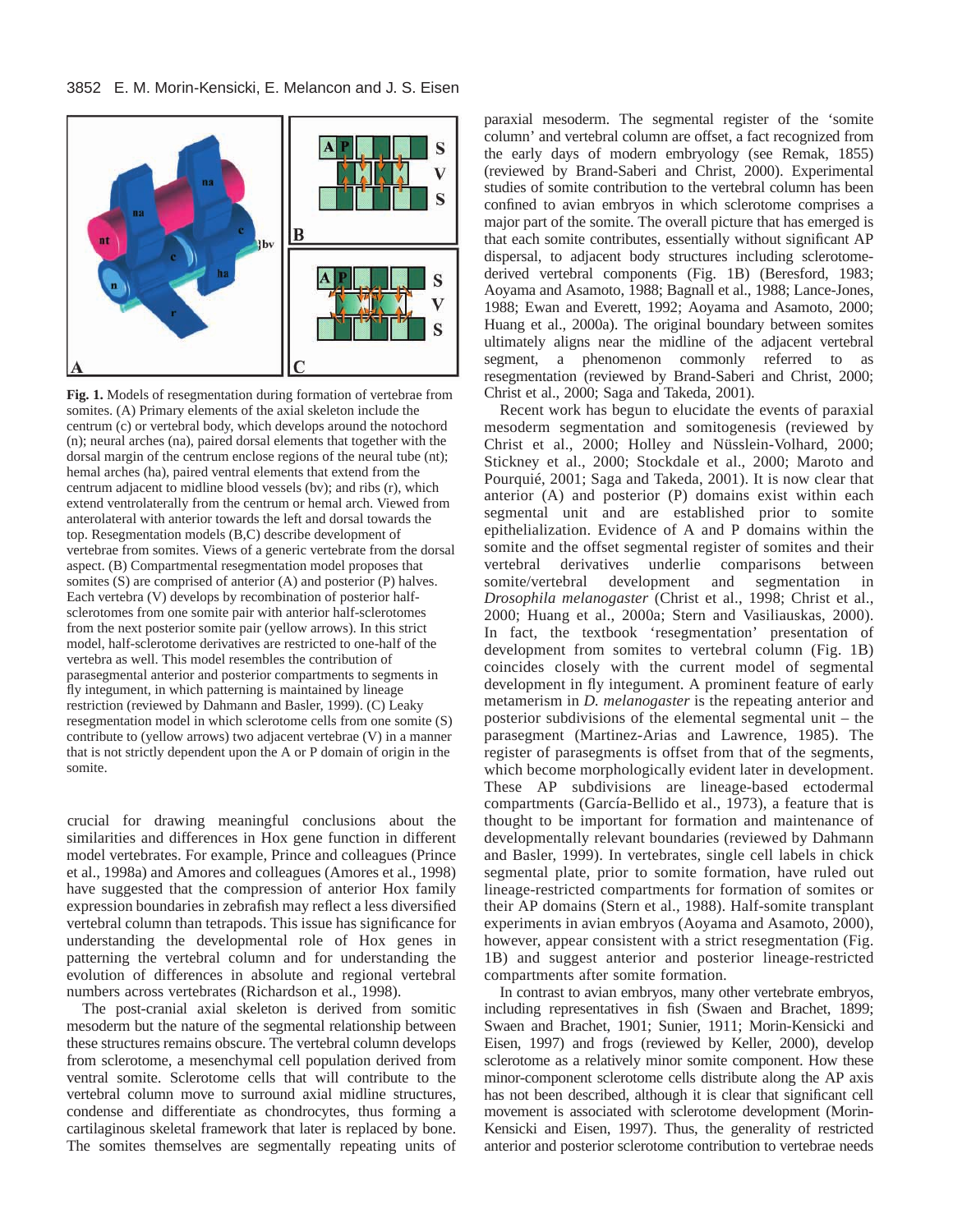to be explored in other vertebrate embryos, in addition to avians. For example, scant sclerotome production might support increased dispersal along the AP axis as schematized in Fig. 1C, which depicts a 'leaky' resegmentation model in which sclerotome contribution to the vertebral column is not strictly dependent upon the anterior or posterior somite domain of origin.

Two outstanding issues motivated us to analyze vertebral column development in zebrafish. First, understanding the true developmental sequence leading from somites, in which patterning genes such as those of the Hox complex are expressed, to vertebrae, the structures in which we typically identify evidence of altered patterning and homeosis, provides insight into patterning along the AP body axis. Second, understanding how somite and vertebral numbers relate illuminates evolutionary variation of the vertebrate body plan. In this work, we explore the validity of current views on the segmental relationship of somites and vertebral column to zebrafish development and we perform the critical test of AP somite domain distribution at the single cell level. We find that while the distribution of sclerotome along the AP axis is consistent with a leaky resegmentation, the anterior and posterior sclerotome domains clearly are not lineage-restricted with respect to future vertebrae. We also describe a somites/vertebrae alignment that suggests the two anteriormost somites do not contribute to the zebrafish vertebral column. We characterize the development of the zebrafish vertebral column and relate the AP regional character of the axial skeleton to Hox gene expression patterns. These results support co-localization of anterior expression boundaries of *hoxc6* homologs with the cervical/thoracic transition zone in zebrafish, as described for tetrapods. Finally, we find that patterned posterior vertebral types fall outside the domain of Hox family anterior expression boundaries, suggesting alternative patterning mechanisms for these regions.

# **MATERIALS AND METHODS**

### **Zebrafish maintenance**

Zebrafish (*Danio rerio*) embryos were collected from spontaneous spawnings of AB or \*AB strains and reared at 28.5°C. During the first day of development, embryos were staged by counting somites and converting to standard hours (h) or days (d) of development at 28.5°C (Hanneman and Westerfield, 1989; Kimmel et al., 1995). Older embryos were staged by days of development post-fertilization. To maximize the rate of development, embryos were reared singly or in groups of five or fewer.

### **Cell labeling**

Embryos of 16-22 h had chorions removed, were anesthetized in dilute tricaine methanesulfonate (TMS, Sigma) in physiological saline (Westerfield et al., 1986) and mounted in 1.2% agar on a microslide (Eisen et al., 1989). Individual sclerotome or presumptive myotome cells were injected with fluorescent dextrans (Molecular Probes) as described by Morin-Kensicki and Eisen (Morin-Kensicki and Eisen, 1997). Because somite cells that will contribute to myotome remain within their somite of origin (DeVoto et al., 1996; Morin-Kensicki and Eisen, 1997), one or more cells of the myotome in a more anterior somite also were labeled to serve as reference points for following sclerotome migration. Data from somites 5-17 were included in this study. For analysis of the cell distribution from anterior and posterior sclerotome domains, only those labeled cells in anterior-most or posterior-most positions within the somite were considered. Early

### Somite and vertebral column relationship 3853

migration data were included from some of the labeled sclerotome cells by Morin-Kensicki and Eisen (Morin-Kensicki and Eisen, 1997).

Sclerotome progenitors were labeled at 18 h and clone size assayed at 3 d. The fluorescent label often became faint and punctate, precluding a rigorous analysis of sclerotome cell proliferation, although clone size appeared to range between two to six cells. We recorded the distribution of labeled sclerotome cell progeny along the dorsoventral axis in 13 embryos. From a total of 55 cells counted at 3 d, 44 were located dorsal to the notochord or dorsal or lateral to the neural tube, nine were located ventral to the notochord and two were located lateral to the notochord.

### **Videomicroscopy**

Embryos were mounted either in agar or between bridged coverslips (Myers et al., 1986) and examined using a Leitz 50× water immersion objective on a Zeiss Universal microscope. Low light level fluorescent images were obtained through a Dark Invader (Night Vision Systems) and Koyo camera. Images, contrast-enhanced and averaged to remove noise with an Argus 10 image processor (Hamamatsu), were stored on an optical disc recorder (Panasonic). Fluorescent cells were viewed first 5 to 20 minutes after labeling and then at 24 h and 48 h and again between 3-5 d. Zebrafish remain optically clear at these stages allowing three-dimensional localization of labeled cells in live fish by the *z*-series record at the light microscope. We collected positional data on every labeled cell of each clone in this manner (Morin-Kensicki and Eisen, 1997). Somites were counted in 24 h embryos as described by Kimmel et al. (Kimmel et al., 1995). In 4 d fish, the number of somites was inferred from the number of myotomes.

#### **Visualizing vertebrae and myotomes**

The early vertebral cartilaginous framework was visualized by in situ hybridization using an α*-coll2a1* riboprobe (a gift from Y.-L. Yan) (Yan et al., 1995) as described by Thisse et al. (Thisse et al., 1993) with the following modifications for larger tissue: fixation, soak and wash times were increased approx. threefold; proteinase K concentration was doubled; tissue was rinsed in 2 mg/ml sodium borohydride for 30 minutes prior to prehybridization; and prehybridization and hybridization buffer contained 1% SDS.

Sclerotome cells injected with fluorescein dextran were visualized in frozen sections at 10 d according to the methods of DeVoto et al. (DeVoto et al., 1996) with an alkaline phosphatase conjugated antifluorescein antibody according to manufacturer's recommendations (Roche). To visualize vertebrae in these sections, tissue was rinsed twice for 10 minutes in PBS at pH 8.3 and incubated overnight at 4°C in Xylenol Orange (Rahn and Perren, 1971) (Sigma, X0127) at 1 mg/ml in PBS at pH 8.3. The tissue was then rinsed five times for 10 minutes in PBS at pH 8.3, coverslipped and visualized on an Axioplan microscope (Zeiss) with a rhodamine filter set. Images were captured with a MicroMAX 1300Y5M digital camera (Princeton Instruments) using MetaView software (Universal Imaging Corporation).

Myotome cells injected with fluorescein dextran were visualized by antibody staining in 12-13 d whole-mount zebrafish after 24 hour/4°C fixation in 4% paraformaldehyde and careful removal of the skin. Fish were post-fixed and then washed extensively prior to staining in Alizarin Red (see below). Embryos were stored in a 0.5% solution of KOH in water.

### **Histological staining**

To visualize developing vertebrae, Alcian Blue, 8GX (CI 74240), a common marker for non-mineralized cartilage matrix, and Alizarin Red S (CI 58005), a stain for mineralized cartilage and bone matrix were used. Zebrafish from 3-30 d were immobilized in ice water, anesthetized in dilute TMS, then fixed for 12-72 hours in buffered 4% paraformaldehyde. After washing, fish were placed in either 0.1 mg/ml Alcian Blue in 1:4 glacial acetic acid:95% ethanol (pH 4.5) for 12 hours, or 0.1 mg/ml alizarin red in 0.5% KOH for 2-5 hours. Alcian Blue-stained zebrafish were either transferred to Alizarin Red or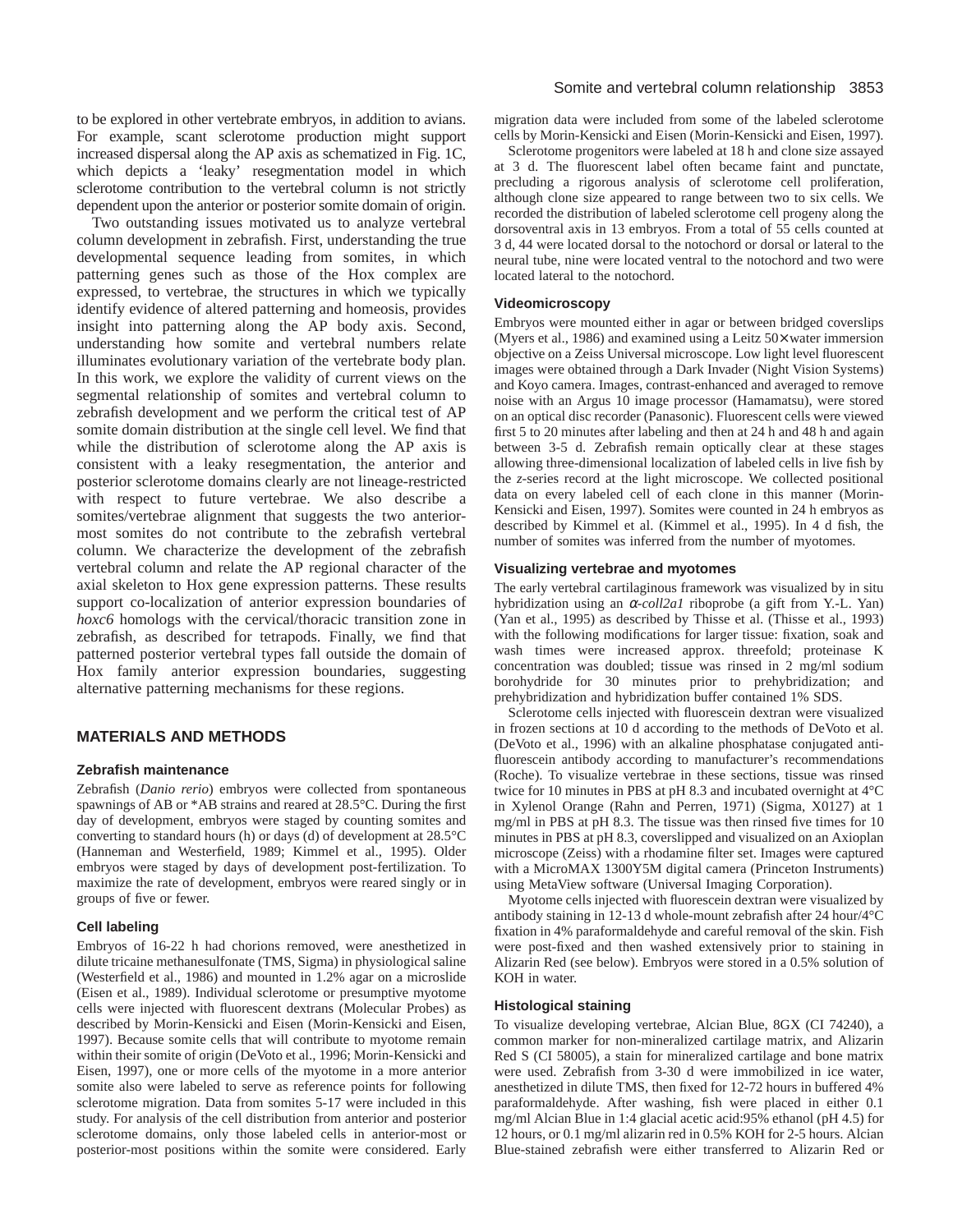**Fig. 2.** Developmental sequence and regional character of zebrafish axial skeleton. Zebrafish skeletal matrix stained with Alcian Blue and/or Alizarin Red at representative stages between 7 d and adult. Anterior towards the left; dorsal towards the top. (A) Matrix foci (arrows) of the anterior-most centra dorsal to the notochord at 7 d. (B) At 8 d matrix of the developing centra form rings around the notochord in anterior trunk. (C) Matrix surrounds chondrocytes (arrows) at the base of the neural arches of vertebrae (V) 3 and 4 visualized here at 13 d. (D-J) The vertebral column is composed of classes of vertebrae based on developmental and morphological features characteristic of AP position. Examples of each category are visualized at 16 d  $(F,I,J)$ , 21 d  $(D,E)$ , or 2 years (G,H). (D,F) Cervical vertebrae comprise two unique and relatively small vertebrae with neural arches (arrowheads in D) that are lost in adults. (E-G) The number of ribbearing vertebrae (arrows indicate ribs in G) was variable. The first two (V3, V4) had distinctly large neural arches (arrowheads in E) and modified ribs. V3-V5, in conjunction with cervical vertebrae (V1, V2) formed the series (F) that later contributes to the Weberian ossicles. Rib- and hemal arch-bearing vertebrae were found in most but not all fish; after 20 d the final one or two ribs sometimes had hemal arch attachment sites (H, arrows). Hemal arch-bearing vertebrae began with a series of three or four progressively longer hemal arches (arrows in I). The tail set (J) included four vertebrae with unique morphology such as a dorsal bend of the penultimate centrum (arrow) and no neural arch on the last vertebra. Centra were also sometimes decorated with dorsoposterior projections (black arrowheads in G,H) and ventroposterior projections (H, white arrowhead) with a characteristic distribution along the AP axis. Scale bars: 15 µm in A-C; 50 µm in D-F,I-J; 400 µm in G,H.

dehydrated in 100% ethanol for 1 hour and cleared in methyl salicylate. Alizarin Red-stained zebrafish were dehydrated in 100% methanol, cleared in methyl salicylate and mounted between bridged coverslips in Permount (Fisher Scientific). Procedures for staining adult zebrafish were similar, but fixation, staining and dehydration times were each 1 week.

A modification of a Phloxine-Methylene Blue-Thomas Method staining procedure (Humason, 1972) was used to visualize boundaries between successive myotomes and successive vertebrae. After fixation for 12-72 hours in buffered 4% paraformaldehyde, 15 d zebrafish were immersed in a solution of Methylene Blue (CI 52015), Azure B (CI 52010) and borax, each at 1.25 mg/ml, in water for 2 hours. Fish were then destained in 0.2% aqueous acetic acid for 20 minutes followed by 30 minutes each in 95% then 100% ethanol, cleared in methyl salicylate and mounted between bridged coverslips in Permount.

# **RESULTS**

### **Axial skeleton development**

Histological staining revealed that the zebrafish axial skeleton



developed in a stereotyped sequence. We characterized primary elements of the axial skeleton, including the centrum, neural and hemal arches, and ribs. Because the rate at which zebrafish larvae developed was quite variable, the age at which various stages in the sequence of vertebral development were reached also varied considerably. Thus, ages given below represent the earliest age at which each stage in vertebral development was observed. The anterior end of the zebrafish notochord stains with Alizarin Red, ossifies and is surrounded by the developing basioccipital bone of the cranium (Cubbage and Mabee, 1996). We found that anterior notochord was marked by matrix stains in concert with development of other elements of the cranium (data not shown). These events initiated approximately 3 days prior to the onset of stainable matrix in the post-cranial axial skeleton (Cubbage and Mabee, 1996) (data not shown). Therefore, given both developmental timing and position within the embryo, we classify the matrix surrounding the anterior-most portion of the notochord as a head element as do Cubbage and Mabee (Cubbage and Mabee, 1996) and Kimmel et al. (Kimmel et al., 2001), but in contrast to a recent report by Du and colleagues (Du et al.,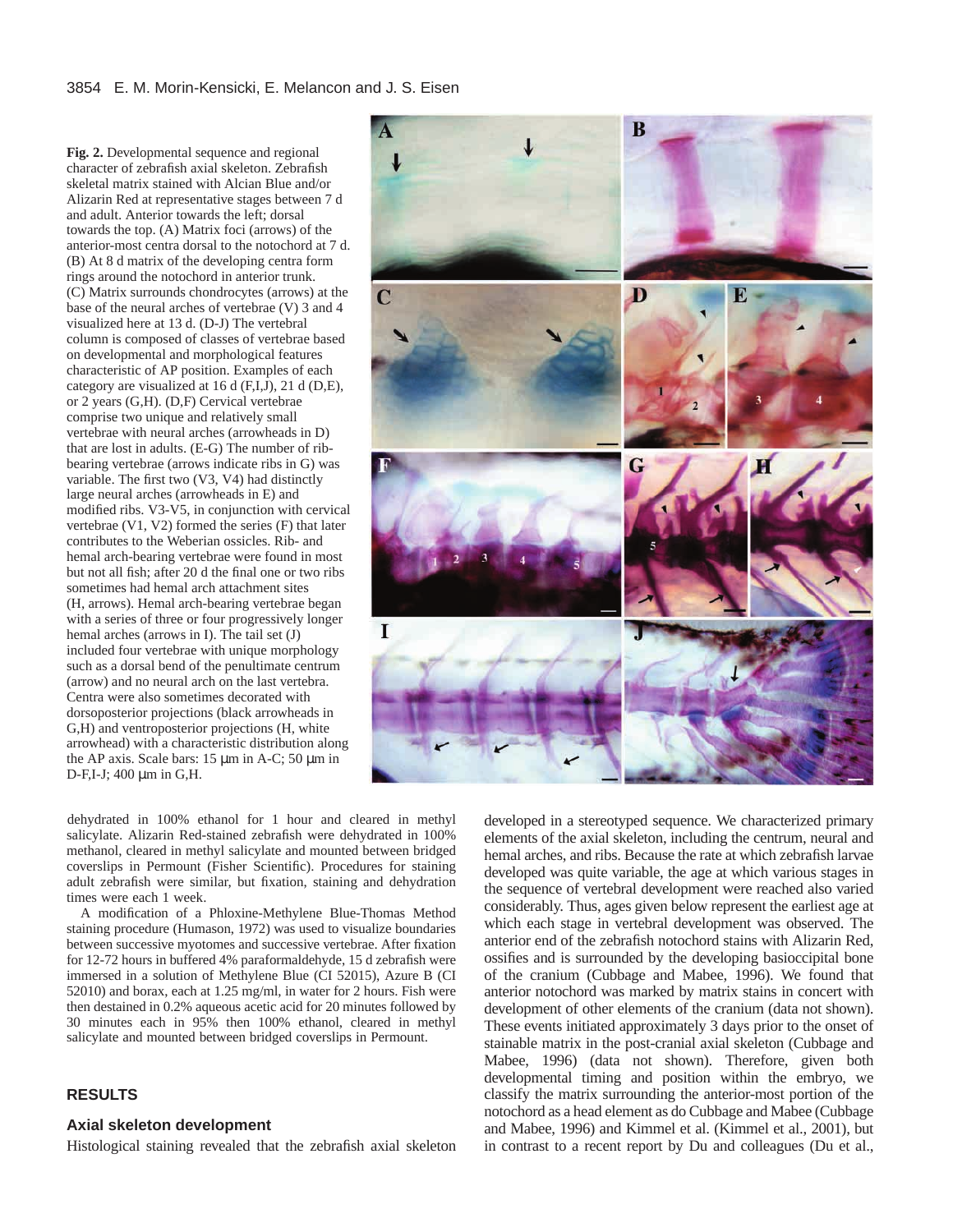| Vertebrae                  | Average had. Minimum Maximum Mode $n^{\dagger}$ |    |    |     |     |
|----------------------------|-------------------------------------------------|----|----|-----|-----|
| Total                      | $31.8 \pm 0.8$                                  | 29 | 33 | 32. | 305 |
| Cervical                   | $2.0 \pm 0.0$                                   | 2  | 2  |     | 179 |
| Rib bearing                | $10.2 \pm 1.0$                                  | 8  | 12 | 10  | 179 |
| Rib and hemal arch bearing | $1.0 \pm 0.9$                                   |    | 2  |     | 179 |
| Hemal arch bearing         | $14.5 \pm 1.2$                                  | 12 | 18 | 14  | 179 |
| Tail fin set               | $4.0+0.1$                                       |    | 4  |     | 179 |

\*Combined modes from each vertebral-type category gives the most common axial formula.

†Number of fish observed. Data set with 305 individuals composed of fish ages 13-31 d stained with Alcian Blue or Alizarin Red, or both. Data set of 179 individuals is a subset that includes only fish ages 18-31 d stained with both Alcian Blue and Alizarin Red.

2001) in which this region is labeled as the first element of the vertebral column. We found that the three most anterior vertebral centra were the first to develop cartilaginous matrix. Stained foci were evident dorsal to the notochord at 6 d with Alizarin Red (data not shown) and at 7 d with Alcian Blue (Fig. 2A). Later development of the two anterior-most centra lagged behind development of the remaining trunk and tail centra, a phenomenon also noted by Du and colleagues (Du et al., 2001). Additional foci arose ventrally and eventually rings of smoothly stained matrix surrounded the notochord (Fig. 2B) (Fleming et al., 2001). Development of the centra proceeded in an anterior to posterior sequence (Du et al., 2001), apparent with both Alcian Blue and Alizarin Red, and was complete along the length of the fish at 9 d. Neural and hemal arches on individual vertebrae arose synchronously in an anterior to posterior sequence first visible at 8 d by α*-coll2a1* expression (data not shown) and at 11 d with Alcian Blue staining. In contrast to the smooth appearance of the stain surrounding the notochord, the chondrocytes of the developing neural arches were readily apparent (Fig. 2C). The general anterior to posterior sequence of development was retained for the centra, neural and hemal arches, and rib development. At 21 d, the axial skeleton was essentially complete with evidence of all adult components. Adult-specific axial skeleton characteristics included apparent fusion of centra and loss of the neural arches of the first two vertebrae, formation of a complete rib-case frequently including hemal arch attachment sites for the last one to two ribs (Fig. 2G), a complete set of elaborate dorsal and ventral posterior processes from the centrum (Fig. 2G,H) and apparent fusion of the two posterior-most centra (data not shown).

The total number of vertebrae in the column and the number of region-specific vertebral types were variable. An average of 32 total vertebrae were divisible into distinct categories based on features characteristic of their AP position (Fig. 2, Table 1) as follows: (1) cervical (Fig. 2D,F); (2) rib-bearing (Fig. 2E-G); (3) rib and hemal arch-bearing (Fig. 2H); (4) hemal archbearing (Fig. 2I); and (5) tail fin set (Fig. 2J). Specific vertebrae (V) in the series also had dorsal (V4-6 to V27-29; *n*=42) and/or ventral (V14-18 to V27-28; *n*=28) posterior processes from the centrum (Fig. 2G,H). Following the order of these categories, the axial formula most frequently observed was 2:10:2:14:4 (Table 1). The invariant first five vertebrae contributed to a striking specialization termed the Weberian ossicles, characteristic of Ostariophysan fishes (Fink and Fink, 1981).

This structure, comprised of the two cervical vertebrae and the first three rib-bearing vertebrae with rib specializations of the third and fourth vertebrae, is thought to transmit vibrations from the anterior swim bladder to the inner ear (Fink and Fink, 1981). The tail fin set nearly invariably comprised four distinct vertebrae. By contrast, the number of mid-column vertebrae at the junction between rib-bearing and hemal arch-bearing was variable. Thus, while most fish had two vertebrae that bore both a rib and a hemal arch, others had vertebrae in this region with neither a rib nor a hemal arch (Table 1).

The occurrence of 'anomalous' vertebrae correlated positively with extremes in total vertebral number. Anomalous vertebrae with duplicate or missing neural arches, duplicate hemal arches and missing or short centra were found posteriorly, usually just anterior of or within the tail fin set of 'short' fish with only 30-31 total vertebrae. Of short fish, 16/60 (26.6%) showed such anomalies compared with 6/119 (5.0%) of 'long' fish with 32-33 total vertebrae. Similarly, the presence of an anomalous vertebra with no hemal arch just anterior to the tail fin set was observed in 10/119 (8.4%) of long fish, but never in short fish (*n*=60).

### **Relationship between somites and vertebrae**

In zebrafish, mesenchymal cells derived from a ventromedial cell cluster of the somite migrate to positions adjacent to the notochord and neural tube (Morin-Kensicki and Eisen, 1997), as expected for sclerotome contribution to connective tissue and vertebral cartilages. To show these mesenchymal cells contribute to the developing vertebral column, we labeled cells of the ventromedial cluster with vital fluorescent dye and processed fish to visualize the label at stages when the developing vertebral column was apparent. We were able to visualize both labeled cells and vertebral components in sectioned material from eight fish. In each case, some of the labeled cells contributed to developing vertebral components that labeled with Xylenol Orange (Rahn and Perren, 1971) (Fig. 3) verifying that they derived from sclerotome, and thus, that sclerotome makes the expected contributions in zebrafish.

To understand somite contribution to the vertebral column we needed first to characterize the morphological relationship of zebrafish somites and vertebrae. The myotome in zebrafish retains a permanent record of original somite segmentation and allows an unambiguous assessment of the vertebral column segmental register to that of the somites. Although the contour of the myotome was complex at ages when vertebrae could be visualized, at the medial surface, boundaries between myotomes traversed the anterior region of each centrum (Fig. 4). In effect, a single myotome spanned the posterior three-quarters of one vertebral centrum and the anterior one-quarter of the next posterior centrum. To define which somites are adjacent to which developing vertebrae in the series, we labeled somite 3 or 5 myotome progenitors at 18 h and then visualized them at 12 or 13 d when the vertebrae could be stained with Alizarin Red. At 12 d, labeled somite 5 cells were found in myotome 5 in three out of three fish. Similarly, at 13 d, labeled somite 3 and somite 5 cells were found in myotomes 3 and 5 respectively in six out of six fish. In each case, the medial boundaries of myotome 5 spanned the centra of the second and third vertebrae, thus we could align somites with vertebrae along the AP axis (Fig. 5). Curiously, however, we identified no clear relationship between an observed variable total somite (Kimmel et al., 1995) or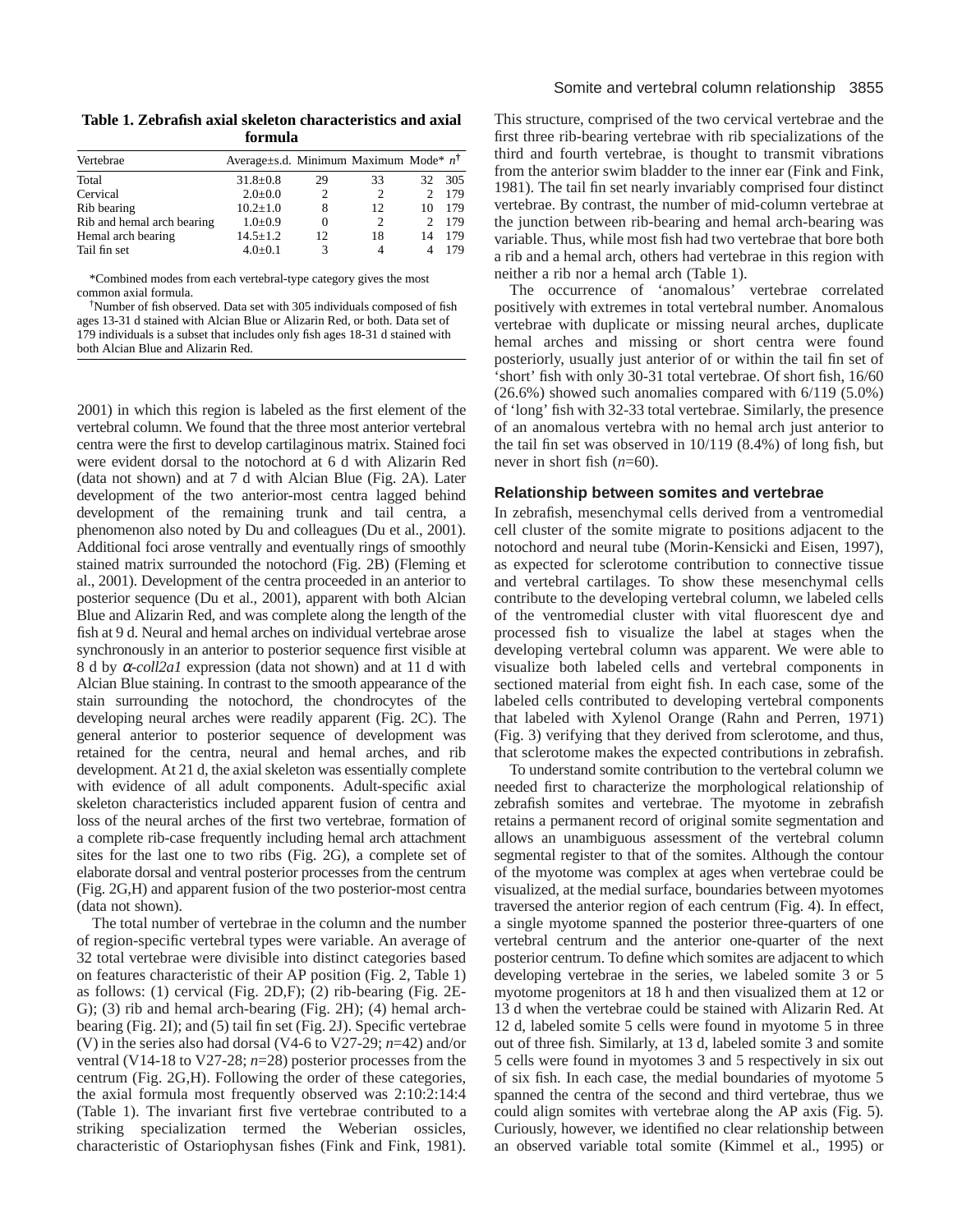myotome number, counted at 24 h and 4 d respectively, to the variable total vertebral number counted at 15 days in 29 fish followed as individuals (data not shown).

Sclerotome cells can contribute progeny to two consecutive vertebrae regardless of their initial AP position within the somite. The progeny of fluorescently labeled cells originating from either anterior-most or posterior-most positions within the sclerotome were analyzed by segmental location defined by

myotome boundaries on or after 3 d (Table 2). Some labeled cells were followed to the outer limits of fluorescence detection around 7 d; there was no significant change in segmental location between 3 and 7 d (data not shown). Vertebral components are not marked at these stages; however, some of these cells contribute to the developing vertebrae (Fig. 3F,G) and some of these cells will contribute to other sclerotome derivatives, including meninges, connective tissue and blood vessel endothelia (Lance-Jones, 1988; Bagnall et al., 1988; Bagnall, 1992; Morin-Kensicki and Eisen, 1997).

the myotome spans two consecutive developing vertebrae, the anterior myotomal border is aligned with one vertebra and the posterior myotomal border is aligned with the next posterior vertebra. By relating sclerotome cell position to myotomal boundaries, we found that sclerotome originating from positions anterior in the somite tended to migrate to the location of the more anterior of the two adjacent developing vertebrae. Similarly, those sclerotome cells originating from positions posterior in the somite tended to migrate to the location of the more posterior vertebra. Nonetheless, individual anterior and posterior sclerotome cells were each capable of contributing progeny to either anterior or posterior vertebral positions and in some cases to both positions (Table 2, Fig. 3A-C).

# **DISCUSSION**

The vertebral column is an intricately patterned structure with repeating units displaying anterior to posterior regionally specific form. The mode by which the overall segmental nature and regional character develops from embryonic patterning events remains unclear. When addressing this issue, it is important to recognize 'segmentation' and 'regionalization' as two distinct features of development. Here, segmentation refers to development of repeated<br>units along the AP axis, whereas units along the AP axis, whereas regionalization refers to development of dissimilar regions along the AP axis. In segmented structures, regionalization is revealed when segments are similar but not identical to one another.

# **Sclerotome distribution pattern in zebrafish supports leaky resegmentation but not lineagerestricted compartments**

Models describing development of the vertebral column from somites, usually referred to as resegmentation, have relied on partitioning of the somite into anterior and posterior domains. The shift in register observed between somites and vertebral column is posited to occur when the posterior sclerotome of



**Fig. 3.** Mesenchymal cells derived from ventral somite contribute to vertebrae. Cells of the ventromedial cell cluster of each somite migrate dorsally and spread along the AP axis (Morin-Kensicki and Eisen, 1997). (A) Shown is a single cell (arrow) labeled at 18 h and the distribution of its progeny (arrows) at 24 h (B) and 48 h (C). Arrowheads mark myotomal boundaries. (D,E) Serving as an early marker for vertebral column components, <sup>α</sup>*-coll2a1* is localized to anterior neural arches (arrows) by 10 d in the side view in D (compare with Fig. 2C) and in transverse section (E). (F,G) Progeny derived from a single, labeled ventromedial cluster cell of an anterior trunk somite contributed to vertebral components when visualized at 10 d. (F) Cells visualized with an antibody to fluorescein;. The arrow indicates a cell that is incorporated into a neural arch and the arrowheads indicate cells in other regions of the developing vertebra. (G) The same section as in F labeled with Xylenol Orange to reveal developing bone; the cells indicated in F are also positive for this bone marker. Asterisk in E marks pigment cells. n, notochord; nt, neural tube. Scale bar: 10  $\mu$ m in A; 15  $\mu$ m in B,D,F,G; 20  $\mu$ m in C; 35  $\mu$ m in E.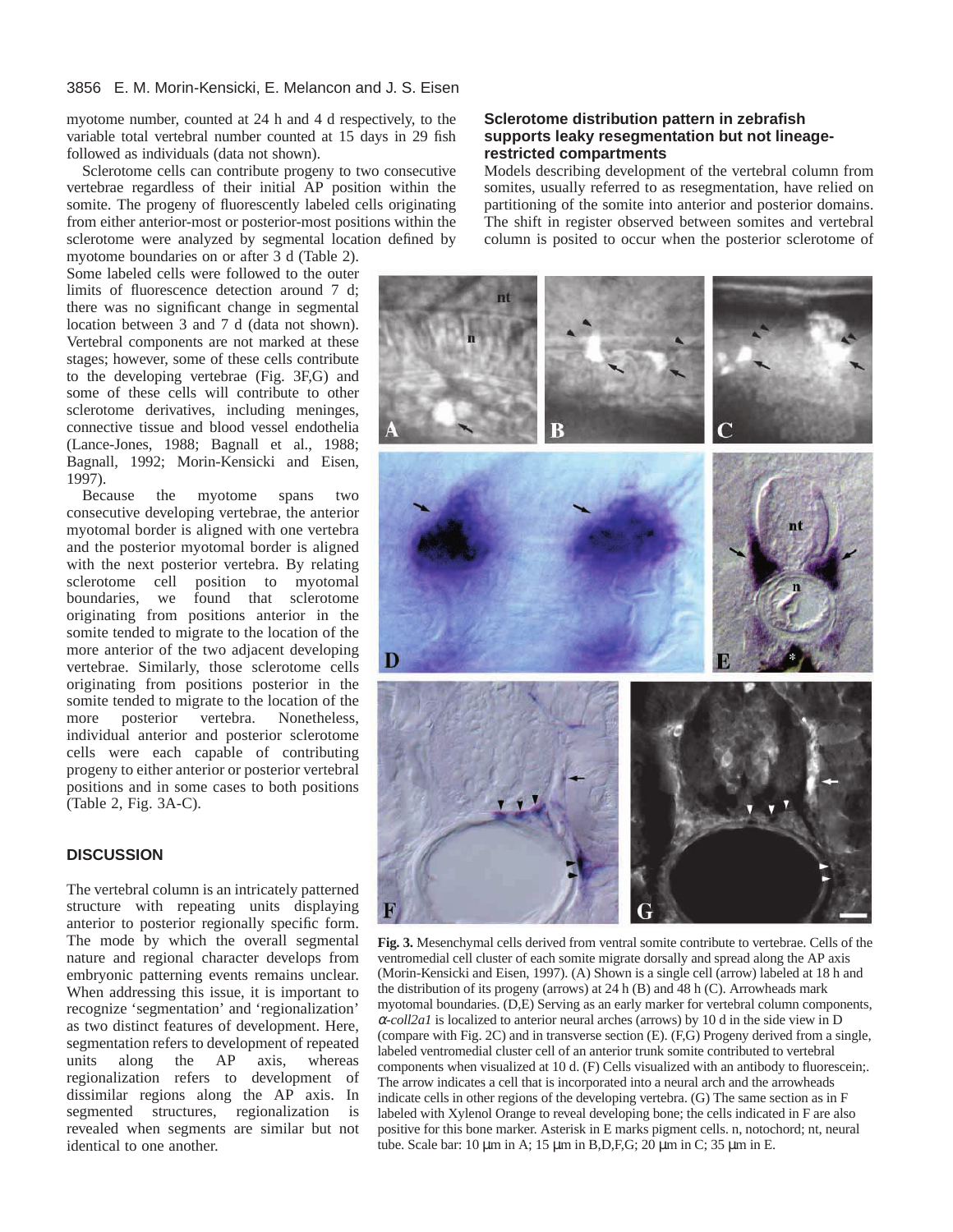

**Fig. 4.** Segmental patterns of somites and vertebral column are out of register. A region of the trunk of a 15 d zebrafish stained to reveal vertebral (arrows) and myotomal (broken line) boundaries. Viewed from the side with anterior towards the left, dorsal towards the top. Myotomes retain the original segmental pattern of the somites. Adjacent to the axis, a single myotome spans the posterior threequarters of one vertebral centrum and the anterior quarter of the next posterior centrum. Scale bar: 45 µm.

one somite pair recombines with the anterior sclerotome of the next posterior somite pair. The compartmental version of resegmentation holds that the anterior and posterior domains are lineage-restricted compartments. This conception of resegmentation has a direct correlate in the anterior and posterior compartments that subdivide ectodermal parasegments in *D. melanogaster*. But does this model describe how the vertebral column is derived from somites in vertebrate embryos?

Compartmental resegmentation in vertebrates has only recently been tested experimentally (Aoyama and Asamoto, 2000). Previous work had shown by several methods that a single avian somite contributes to more than one vertebra (Beresford, 1983; Aoyama and Asamoto, 1988; Bagnall et al., 1988; Lance-Jones, 1988; Ewan and Everett, 1992; Huang et al., 2000a) but the relative contribution of individual anterior or posterior domains had not been assessed. Aoyama and Asamoto (Aoyama and Asamoto, 2000) showed that in

**Fig. 5.** Relationship of somites or myotomes and vertebral column in zebrafish. To determine the alignment of the somite series with the vertebral column, future myotome cells in somite 5 (S5) were labeled during the first day of development and then visualized in conjunction with Alizarin Red staining of the vertebral column at 12 d as shown schematically in A. Cells originally labeled in S5 were found in the fifth myotome (M5) at 12 d (arrows in B). M5 was adjacent to vertebra 2 (V2) and vertebra 3 (V3), as shown schematically in A and in a representative fish in B. The resulting relationship between somite and vertebral alignment is shown in a schematized dorsal view in C.

|                                                       | Number of progenitors contributing progeny to specific<br>segmental positions relative to somite of origin |                           |                |  |  |
|-------------------------------------------------------|------------------------------------------------------------------------------------------------------------|---------------------------|----------------|--|--|
|                                                       |                                                                                                            |                           |                |  |  |
| Origin in somite                                      | Next anterior                                                                                              | Anterior and<br>posterior | Next posterior |  |  |
| Anterior sclerotome<br>$(n=17 \text{ single cells})$  | 12                                                                                                         |                           |                |  |  |
| Posterior sclerotome<br>$(n=15 \text{ single cells})$ | 5                                                                                                          |                           | 9              |  |  |

**Table 2. Distribution along AP axis of sclerotome from anterior or posterior somite domains**

chick-quail chimeras, individual anterior or posterior halfsomite transplants had progeny restricted to one half of one adjacent vertebra in a manner consistent with strict compartmental resegmentation (Fig. 1B). Here, we show that cells derived from individual anterior or posterior sclerotome cells in zebrafish do not distribute along the AP axis in a manner strictly dependent upon their anterior or posterior origin. In fact, clonal analysis (Table 2) indicates that individual cells can contribute progeny to both adjacent vertebral locations, a result that is incompatible with the idea of lineage-restricted compartments. Our results in zebrafish are thus more consistent with a leaky resegmentation model (Fig. 1C).

Recent genetic evidence indicates that AP subdivisions within paraxial mesoderm relate to morphogenesis of the vertebral column. Disruption of gene pathways important for establishing future somite AP subdivisions in presomitic mesoderm (reviewed by McGrew and Pourquié, 1998; Stickney et al., 2000;

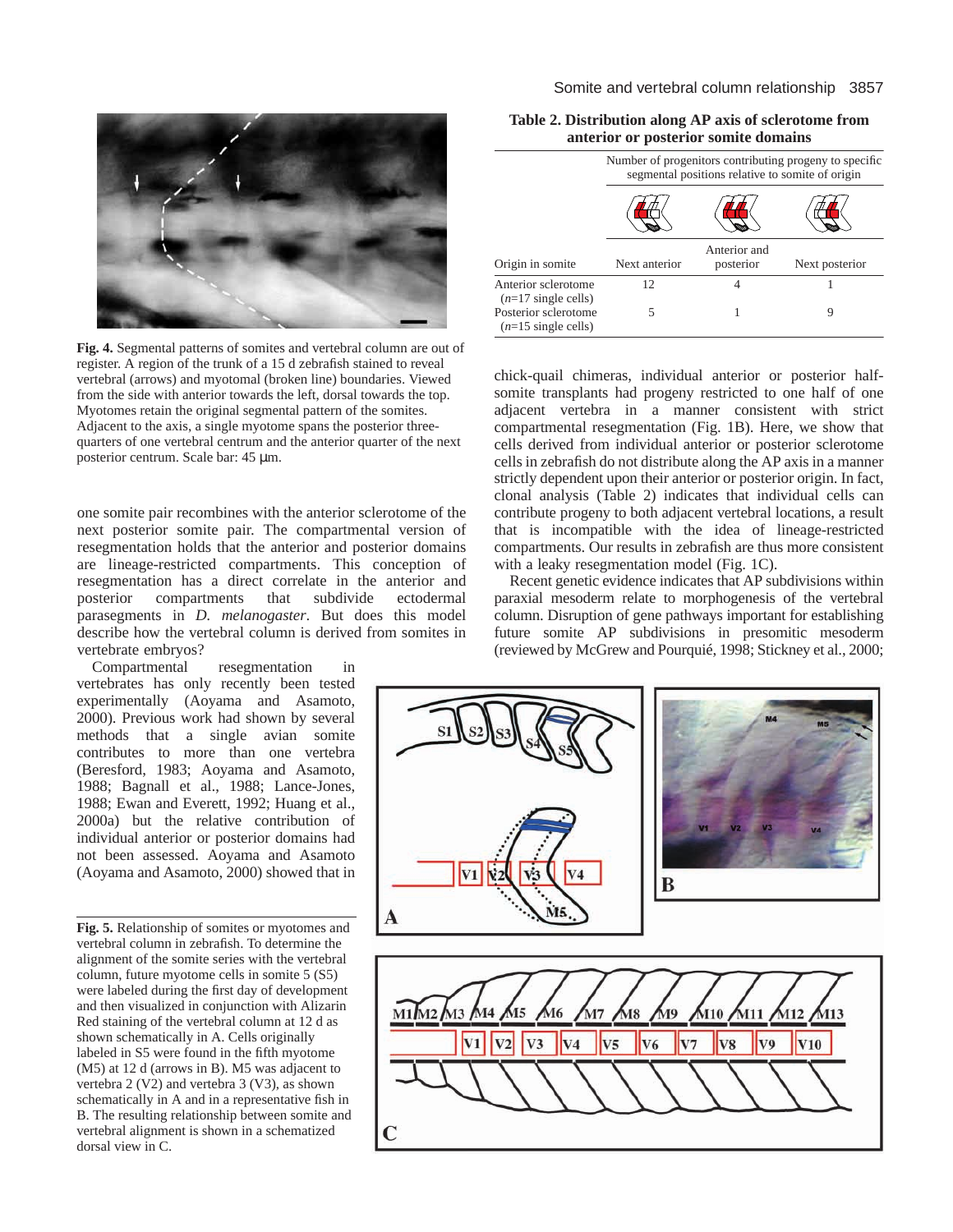**Fig. 6.** Schematic representation of relationships between somites, anterior expression boundaries of some Hox genes and vertebrae. Anterior expression boundaries of zebrafish Hox genes [names according to Amores et al. (Amores et al., 1998)] are primarily as in <sup>1</sup>van der Hoeven et al. (van der Hoeven et al., 1996) 2Prince et al. (Prince et al., 1998a) and 3Sordino et al. (Sordino et al., 1996). Differing anterior boundaries indicated by stripes have been reported (Sordino et al., 1996; Prince et al., 1998a) for *hoxa10b*. Zebrafish *hoxc6* homologs, with anterior expression boundaries at somite 5, align with the transition between cervical and thoracic (rib-bearing) vertebrae as in chick and mouse (Burke et al., 1995). By contrast, the anterior expression boundaries of zebrafish Hox paralog group 9 genes fall within the anterior thoracic domain, as apposed to Hox paralog group 9 alignment with the thoracic/lumbar transition zone in chick and mouse (Burke et al., 1995). The *hoxd12a* anterior expression boundary is the posterior-most described and yet also falls within the region that will contribute to rib-bearing vertebrae. Posterior somites are indicated by stripes because the resolution of total somite and vertebral numbers remains unclear.



Christ et al., 2000; Pourquie, 2001; Saga and Takeda, 2001) results in perturbed somite and vertebral column segmentation (Evrard et al., 1998; Sparrow et al., 1998; Zhang and Gridley, 1998; Schubert et al., 2001) notably without disturbing differentiation of somite into sclerotome and dermamyotome or disrupting the broad pattern of anteroposterior regional identity (e.g. thoracic versus lumbar). Perhaps AP distinctions exist in sclerotome important for vertebral segmentation that are maintained via cell interactions rather than lineage restrictions. In *D. melanogaster*, the sharp boundary of *engrailed* expression stripes is maintained by cell interactions, despite movement of individual cells away from the boundary and their coincident loss of *engrailed* expression (Vincent and O'Farrell, 1992). In addition, distinct domains in the developing leg (Brook and Cohen, 1996; Jiang and Struhl, 1996; Johnston and Schubiger, 1996; Penton and Hoffman, 1996; Theisen et al., 1996) and body wall (Diez del Corral et al., 1999; Calleja et al., 2000) are maintained by cell interactions and not lineage restriction. Moreover, cell-labeling experiments in chick embryo hindbrain indicate that while the majority of cells respect rhombomere boundaries (Fraser et al., 1990), some cells cross those boundaries (Birgbauer and Fraser, 1994) in a manner inconsistent with lineage-restricted compartments, as we have described here for zebrafish somite domains. Thus, while *D. melanogaster* may use lineage-restricted anterior and posterior compartments as a patterning mechanism in the segmented ectoderm, at a more general level both flies and vertebrates may rely on fundamental cell interactions for refining and maintaining boundary information in the establishment of distinct domains with subsequent patterning roles.

### **Alignment of somites and vertebral column in zebrafish reveals possible occipital somites and aberrant vertebrae**

The question of the involvement of somites in head skeleton development has a long history (Jeffs and Keynes, 1990). Experimental manipulation in chick (Couly et al., 1993; Huang et al., 2000b) indicates that a specific number of somites contributes cells to formation of the posterior-most bones of the skull. In mouse, manipulating Hox gene expression via retinoic acid (Kessel and Gruss, 1991), creation of transgenics (Kessel et al., 1990) or mutation (Chisaka and Capecchi, 1991; Lufkin et al., 1991; Chisaka et al., 1992) also supports this notion. In zebrafish the alignment of the myotome derived from somite 5 with the second and third vertebrae provides evidence that the first two somites and perhaps part of the third may not contribute to the vertebral column. Whether these anterior somites contribute sclerotome cells to formation of posterior skull bones as documented in chick (Couly et al., 1993; Huang et al., 2000b) is currently an unanswered question that can be addressed by future lineage-labeling studies.

One possible relationship between somites and vertebrae is shown in Fig. 6. However, our comparison of total somite number with total vertebral number indicates that ultimate resolution of somites and vertebrae during development remains obscure. We found that long fish often have an extra vertebra that lacks a hemal arch just before the more rigidly patterned tail fin set, while short fish have various patterning defects in the size, shape and presence, absence or duplication of various vertebral elements, primarily in posterior regions. Finding that anomalous vertebrae are more frequently associated with extremes of total vertebral number suggests that the mechanisms underlying patterning are not entirely able to compensate for extreme paucity or excess of material.

### **Hox expression boundaries align with trunk, but not tail vertebral types in zebrafish**

To gain a better understanding of the role of Hox genes in AP patterning, we have aligned zebrafish Hox expression domains (Sordino et al., 1996; van der Hoeven et al., 1996; Prince et al., 1998a; Prince et al., 1998b) with the somite series and vertebral column (Fig. 6). The anterior expression boundaries of zebrafish *hoxc6* homologs align with the cervical/thoracic transition in zebrafish, as in tetrapods, although the thoracic (rib-bearing)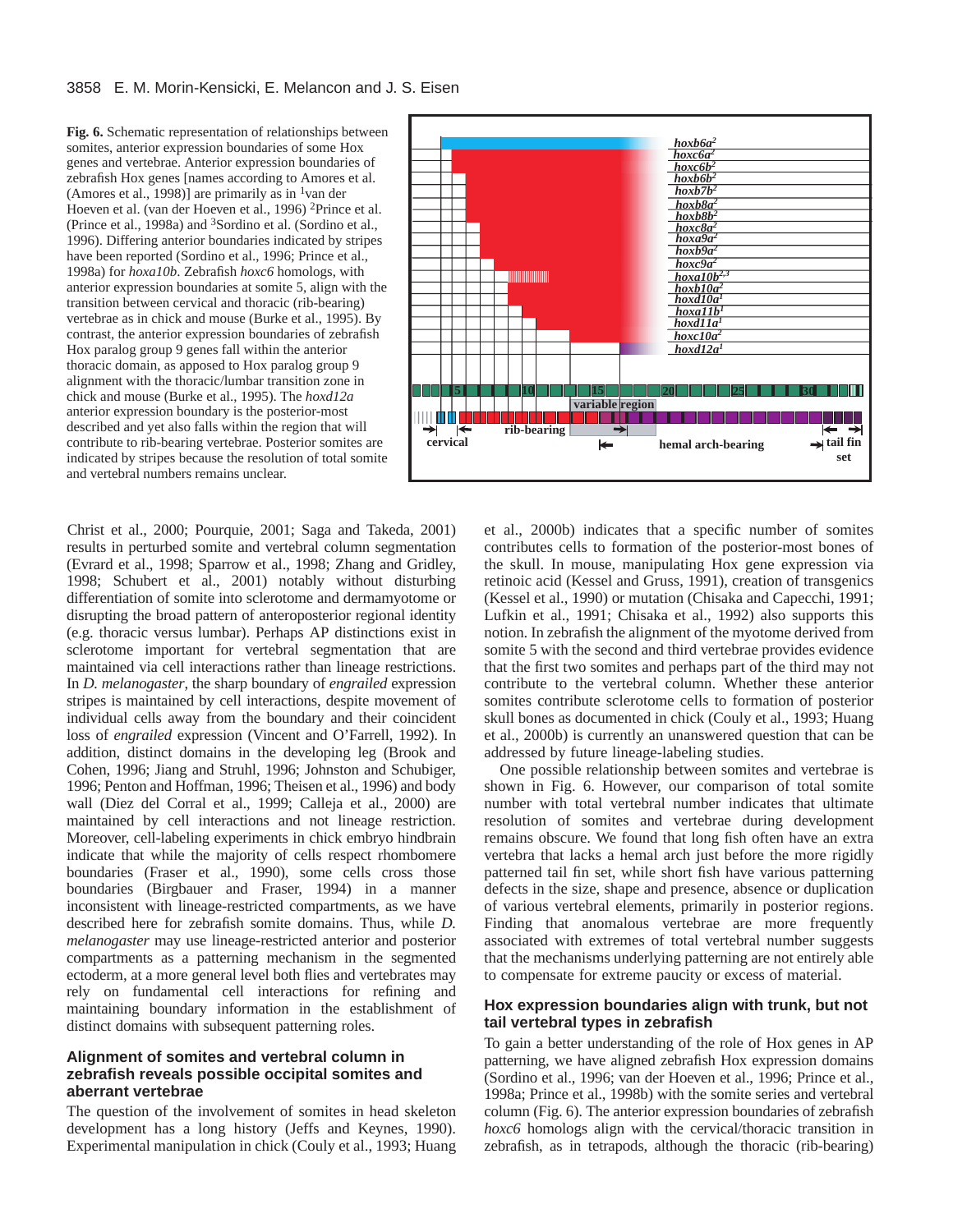nature of V3 and V4 is somewhat masked by the ostariophysin specialization of the Weberian apparatus (Fink and Fink, 1981). Burke et al. (Burke et al., 1995) previously showed a similar correspondence between zebrafish and tetrapods in that the zebrafish *hoxc6* anterior expression boundary aligned with the pectoral fin (forelimb) plexus region. Prince et al. (Prince et al., 1998a) also pointed out *hoxc6* anterior expression boundary alignment with vertebral type transition in zebrafish. By contrast, the anterior expression boundaries of zebrafish paralog group 9 Hox genes fall within somite regions that will contribute to anterior rib-bearing vertebrae, consistent with a derived role for Hox paralog group 9 genes in marking the thoracic/lumbar transition in tetrapods (Burke et al., 1995).

The anterior expression boundaries of all known zebrafish Hox genes fit within the region encompassed by trunk somites [somites 1-17 as defined by Kimmel et al. (Kimmel et al., 1995)]. We show here that this region corresponds to somites forming the cervical and rib-bearing vertebrae (Fig. 6). Zebrafish *hoxd12a* with the posterior-most described anterior expression boundary at somite 17 (van der Hoeven et al., 1996) may correspond to the posterior end of the trunk and the transition from rib-bearing to hemal arch bearing vertebrae. The anterior expression boundaries of zebrafish *hoxc10a* (somite mid-13) (Prince et al., 1998a) and *hoxd12a* fall within the region of the zebrafish vertebral column that shows a variable distribution of vertebral types (Fig. 6). It would be interesting to learn if any variability exists in anterior expression boundaries of these Hox genes that might predict a specific vertebral formula outcome in individual fish.

### **The tail shows patterned vertebrae but no 'Hox code'**

The vertebrae of the zebrafish tail (with origins posterior to somite 17) showed regional distinctions. These included differences in neural arch, hemal arch and centrum size, presence of dorso- and ventroposterior extensions from the centrum and unique shapes of the tail set vertebrae. Such region-specific tail vertebrae morphologies may indicate a tail-specific AP regional patterning mechanism distinct from but similar to the 'Hox code' of the trunk. Alternatively, these characteristic morphologies may reveal unique local patterning mechanisms. Using intracellular labeling techniques, Müller and colleagues (Müller et al., 1996), showed that the first 13-14 somites form during gastrulation in zebrafish but that somites more posterior to this arise from the tail bud. This mechanistic transition also coincides with the transition to somites contributing to the axial skeleton variable region. It is intriguing that the region of variability may coincide with a region of transition between distinct mechanisms of defining AP regional specificity, that is, trunk- and tailspecific patterning. While a similar distinction between somites formed by primary and secondary gastrulation noted by Christ and colleagues (Christ et al., 2000) does not appear to correlate with Hox gene expression domains in chick (Burke et al., 1995; Christ et al., 2000), our results lend support to the concept that the tail region develops with mechanisms that are in some ways distinct from those employed for head and trunk patterning (Kanki and Ho, 1997; Griffin et al., 1998; Ahn and Gibson, 1999; Kimelman and Griffin, 2000). Thus, in zebrafish, AP patterning along the trunk vertebral column may be influenced by Hox gene expression patterns but the regional identity of tail vertebrae may be defined by different mechanisms.

### Somite and vertebral column relationship 3859

We gratefully acknowledge the expert help of the University of Oregon Zebrafish Facility, past and present, and particularly Tim Mason. Andreas Mack deserves special thanks for reading Remak in the original German, Chuck Kimmel for constructive criticisms of manuscript drafts and Ruth BreMiller, Michele McDowell, Deanna Grant and Katie Davenport for cutting frozen sections. Supported by HD22486, NS0147348 and GM070257.

### **REFERENCES**

- **Ahn, D.-G. and Gibson, G.** (1999). Expression patterns of threespine stickleback *Hox* genes and insights into the evolution of the vertebrate body axis. *Dev. Genes Evol.* **209**, 482-494.
- **Amores, A., Force, A., Yan, Y. L., Joly, L., Amemiya, C., Fritz, A., Ho, R. K., Langeland, J., Prince, V., Wang, Y. L. et al.** (1998). Zebrafish hox clusters and vertebrate genome evolution. *Science* **282**, 1711-1714.
- **Aoyama, H. and Asamoto, K.** (1988). Determination of somite cells: independence of cell differentiation and morphogenesis. *Development* **104**, 15-28.
- **Aoyama, H. and Asamoto, K.** (2000). The developmental fate of rostral/caudal half of a somite for vertebra and rib formation: experimental confirmation of the resegmentation theory using chick-quail chimeras. *Mech. Dev.* **99**, 71-82.
- **Bagnall, K. M., Higgins, S. J. and Sanders, E. J.** (1988). The contribution made by a single somite to the vertebral column: experimental evidence in support of resegmentation using the chick-quail chimaera model. *Development* **103**, 69-85.
- Bagnall, K. M., Sanders, E. J. and Berdan, R. C. (1992). Communication compartments in the axial mesoderm of the chick embryo. *Anat. Embryol.* **186**, 195-204.
- **Beresford, B.** (1983). Brachial muscles in the chick embryo: the fate of individual somites. *J. Embryol. Exp. Morphol.* **77**, 99-116.
- **Birgbauer, E. and Fraser, S. E.** (1994). Violation of cell lineage restriction compartments in the chick hindbrain. *Development* **120**, 1347-1356.
- **Brand-Saberi, B. and Christ, B.** (2000). Evolution and development of distinct cell lineages derived from somites. *Curr. Top. Dev. Biol.* **48**, 1-42.
- **Brook, W. J. and Cohen, S. M.** (1996). Antagonistic interactions between wingless and decapentaplegic responsible for dorsal-ventral pattern in the Drosophila leg. *Science* **273**, 1373-1377.
- **Burke, A. C., Nelson, C. E., Morgan, B. A. and Tabin, C.** (1995). *Hox* genes and the evolution of vertebrate axial morphology. *Development* **121**, 333-346.
- **Calleja, M., Herranz, H., Estella, C., Casal, J., Lawrence, P., Simpson, P. and Morata, G.** (2000). Generation of medial and lateral dorsal body domains by the *pannier* gene of Drosophila. *Development* **127**, 3971-3980.
- **Chisaka, O. and Capecchi, M. R.** (1991). Regionally restricted developmental defects resulting from targeted disruption of the mouse homeobox gene *Hox-1.6*. *Nature* **355**, 516-520.
- **Chisaka, O., Musci, T. S. and Capecchi, M. R.** (1992). Developmental defects of the ear, cranial nerves and hindbrain resulting from targeted disruption of the mouse homeobox gene *Hox-1.5*. *Nature* **350**, 473-479.
- **Christ, B., Schmidt, C., Huang, R., Wilting, J. and Brand-Saberi, B.** (1998). Segmentation of the vertebrate body. *Anat. Embryol.* **197**, 1-8.
- **Christ, B., Huang, R. and Wilting, J.** (2000). The development of the avian vertebral column. *Anat. Embryol.* **202**, 179-194.
- **Couly, G. F., Coltey, P, M. and le Douarin, N. M.** (1993). The triple origin of the skull in higher vertebrates: a study in quail-chick chimeras. *Development* **117**, 409-429.
- **Cubbage, C. C. and Mabee, P. M.** (1996). Development of the cranium and paired fins in the zebrafish *Danio rerio* (*Ostariophysi, Cyprinidae*). *J. Morphol.* **229**, 121-160.
- **Dahmann, C. and Basler, K.** (1999). Compartment boundaries at the edge of development. *Trends Genet.* **15**, 320-326.
- **DeVoto, S. H., Melancon, E., Eisen, J. S. and Westerfield, M.** (1996). Identification of separate slow and fast muscle precursor cells in vivo, prior to somite formation. *Development* **122**, 3371-3380.
- **Diez del Corral, R., Aroca, P., Gómez-Skarmeta, J. L., Cavodeassi, F. and Modolell, J.** (1999). The Iroquois homeodomain proteins are required to specify body wall identity in *Drosophila*. *Genes Dev.* **13**, 1754-1761.
- **Du, S. J., Frenkel, V., Kindschi, G. and Zohar, Y.** (2001). Visualizing normal and defective bone development in zebrafish embryos using the fluorescent chromophore calcein. *Dev. Biol.* **238**, 239-246.
- **Eisen, J. S., Pike, S. H. and Debu, B.** (1989). The growth cones of identified